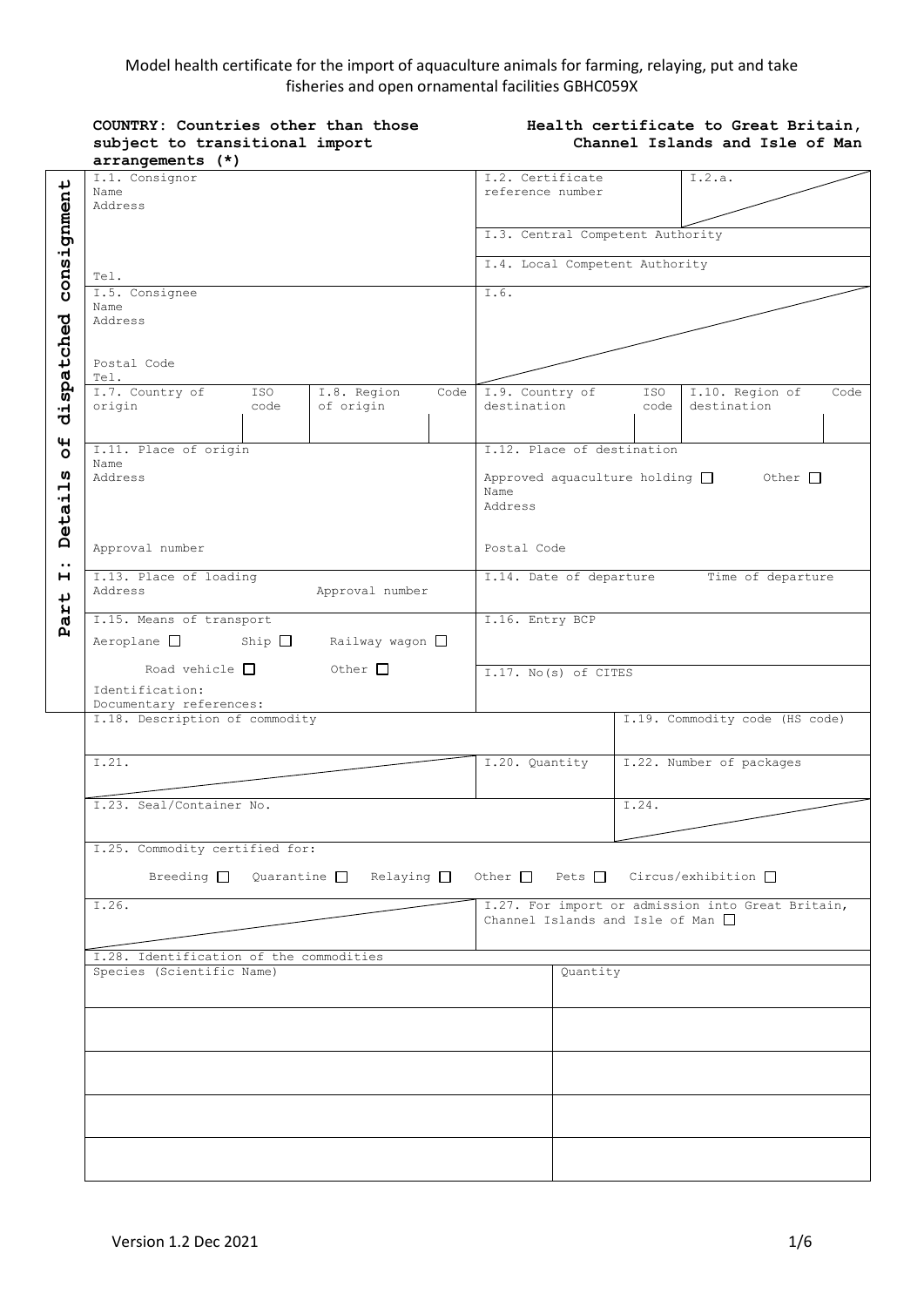| <b>COUNTRY: Countries other than those</b> |  |  |  |  |  |
|--------------------------------------------|--|--|--|--|--|
| subject to transitional import             |  |  |  |  |  |
| arrangements (*)                           |  |  |  |  |  |

### **Aquaculture animals for farming, relaying, put and take fisheries and open ornamental facilities GBHC059X**

|                                                                                                                                       |                                                                                                      | II. Health information                                                                                                                  |       |                                                                                                                                                                                                  | II.a. Certificate | II.b. |  |  |  |
|---------------------------------------------------------------------------------------------------------------------------------------|------------------------------------------------------------------------------------------------------|-----------------------------------------------------------------------------------------------------------------------------------------|-------|--------------------------------------------------------------------------------------------------------------------------------------------------------------------------------------------------|-------------------|-------|--|--|--|
|                                                                                                                                       |                                                                                                      |                                                                                                                                         |       |                                                                                                                                                                                                  | reference no      |       |  |  |  |
| fication                                                                                                                              |                                                                                                      |                                                                                                                                         |       |                                                                                                                                                                                                  |                   |       |  |  |  |
|                                                                                                                                       | II.1                                                                                                 | General requirements                                                                                                                    |       |                                                                                                                                                                                                  |                   |       |  |  |  |
|                                                                                                                                       |                                                                                                      |                                                                                                                                         |       |                                                                                                                                                                                                  |                   |       |  |  |  |
|                                                                                                                                       |                                                                                                      | I, the undersigned official inspector, hereby certify that the aquaculture animals referred to                                          |       |                                                                                                                                                                                                  |                   |       |  |  |  |
| erti:<br>in Part I of this certificate:                                                                                               |                                                                                                      |                                                                                                                                         |       |                                                                                                                                                                                                  |                   |       |  |  |  |
|                                                                                                                                       |                                                                                                      |                                                                                                                                         |       |                                                                                                                                                                                                  |                   |       |  |  |  |
|                                                                                                                                       |                                                                                                      |                                                                                                                                         |       | II.1.1. have been inspected within 72 hours of loading, and showed no clinical signs of disease;                                                                                                 |                   |       |  |  |  |
| Ŭ                                                                                                                                     |                                                                                                      |                                                                                                                                         |       |                                                                                                                                                                                                  |                   |       |  |  |  |
| $\bullet\bullet$                                                                                                                      |                                                                                                      |                                                                                                                                         |       | II.1.2. are not subject to any prohibitions due to unresolved increased mortality;                                                                                                               |                   |       |  |  |  |
| н                                                                                                                                     |                                                                                                      | II.1.3. are not intended for destruction or slaughter for the eradication of diseases; and                                              |       |                                                                                                                                                                                                  |                   |       |  |  |  |
| н                                                                                                                                     |                                                                                                      |                                                                                                                                         |       |                                                                                                                                                                                                  |                   |       |  |  |  |
| ↓                                                                                                                                     |                                                                                                      |                                                                                                                                         |       | II.1.4. originate from aquaculture farms which are all under the supervision of the competent                                                                                                    |                   |       |  |  |  |
| H                                                                                                                                     |                                                                                                      | authority;                                                                                                                              |       |                                                                                                                                                                                                  |                   |       |  |  |  |
| А.                                                                                                                                    |                                                                                                      |                                                                                                                                         |       |                                                                                                                                                                                                  |                   |       |  |  |  |
|                                                                                                                                       |                                                                                                      |                                                                                                                                         |       | II.1.5. <sup>(1)</sup> [In the case of molluscs, were subject to an individual visual check of each part of the                                                                                  |                   |       |  |  |  |
|                                                                                                                                       |                                                                                                      |                                                                                                                                         |       | consignment, and no molluscs species other than those specified in Part I of the certificate                                                                                                     |                   |       |  |  |  |
|                                                                                                                                       |                                                                                                      | were detected.]                                                                                                                         |       |                                                                                                                                                                                                  |                   |       |  |  |  |
|                                                                                                                                       |                                                                                                      |                                                                                                                                         |       | II.2. (1)(2)(3) [Requirements for species susceptible to Epizootic haematopoietic necrosis (EHN), Bonamia                                                                                        |                   |       |  |  |  |
|                                                                                                                                       |                                                                                                      |                                                                                                                                         |       | exitiosa, Perkinsus marinus, Mikrocytos mackini, Taura syndrome and/or Yellowhead disease                                                                                                        |                   |       |  |  |  |
|                                                                                                                                       |                                                                                                      |                                                                                                                                         |       |                                                                                                                                                                                                  |                   |       |  |  |  |
|                                                                                                                                       |                                                                                                      |                                                                                                                                         |       | I, the undersigned official inspector, hereby certify that the aquaculture animals referred to                                                                                                   |                   |       |  |  |  |
|                                                                                                                                       |                                                                                                      | above:                                                                                                                                  |       |                                                                                                                                                                                                  |                   |       |  |  |  |
|                                                                                                                                       |                                                                                                      |                                                                                                                                         |       |                                                                                                                                                                                                  |                   |       |  |  |  |
|                                                                                                                                       |                                                                                                      |                                                                                                                                         |       | either $(1)$ (5) [originate from a country/territory, zone or compartment declared free from $(1)$ [EHN]                                                                                         |                   |       |  |  |  |
|                                                                                                                                       |                                                                                                      |                                                                                                                                         |       | $(1)$ [Bonamia exitiosa] $(1)$ [Perkinsus marinus] $(1)$ [Mikrocytos mackini] $(1)$ [Taura syndrome]<br>$(1)$ [Yellowhead disease] in accordance with the relevant OIE Standard by the competent |                   |       |  |  |  |
|                                                                                                                                       |                                                                                                      |                                                                                                                                         |       | authority of the country of origin, or via a process equivalent to Decision 2009/177 and                                                                                                         |                   |       |  |  |  |
|                                                                                                                                       |                                                                                                      |                                                                                                                                         |       |                                                                                                                                                                                                  |                   |       |  |  |  |
|                                                                                                                                       |                                                                                                      |                                                                                                                                         | (i)   | where the relevant disease(s) is (are) notifiable to the competent authority and                                                                                                                 |                   |       |  |  |  |
|                                                                                                                                       |                                                                                                      |                                                                                                                                         |       | reports of suspicion of infection of the relevant disease(s) must be immediately                                                                                                                 |                   |       |  |  |  |
|                                                                                                                                       |                                                                                                      |                                                                                                                                         |       | investigated by the competent authority,                                                                                                                                                         |                   |       |  |  |  |
|                                                                                                                                       |                                                                                                      |                                                                                                                                         |       |                                                                                                                                                                                                  |                   |       |  |  |  |
| (iii)<br>all introduction of species susceptible to the relevant disease(s) come from an<br>area declared free of the disease(s), and |                                                                                                      |                                                                                                                                         |       |                                                                                                                                                                                                  |                   |       |  |  |  |
|                                                                                                                                       |                                                                                                      |                                                                                                                                         |       |                                                                                                                                                                                                  |                   |       |  |  |  |
|                                                                                                                                       | (iii)<br>species susceptible to the relevant disease(s) are not vaccinated against the               |                                                                                                                                         |       |                                                                                                                                                                                                  |                   |       |  |  |  |
|                                                                                                                                       |                                                                                                      | relevant disease(s)];                                                                                                                   |       |                                                                                                                                                                                                  |                   |       |  |  |  |
|                                                                                                                                       |                                                                                                      |                                                                                                                                         |       |                                                                                                                                                                                                  |                   |       |  |  |  |
|                                                                                                                                       |                                                                                                      | $(1)$ (3) (5) [in the case of wild aquatic animals, have been subject to quarantine in<br>оr<br>accordance with Decision 2008/946/EC.]] |       |                                                                                                                                                                                                  |                   |       |  |  |  |
|                                                                                                                                       |                                                                                                      |                                                                                                                                         |       |                                                                                                                                                                                                  |                   |       |  |  |  |
|                                                                                                                                       | II.3.<br>(1)(4) [Requirements for vector species to Epizootic haematopoietic necrosis (EHN), Bonamia |                                                                                                                                         |       |                                                                                                                                                                                                  |                   |       |  |  |  |
|                                                                                                                                       |                                                                                                      |                                                                                                                                         |       | exitiosa, Perkinsus marinus, Mikrocytos mackini, Taura syndrome and/or Yellowhead disease                                                                                                        |                   |       |  |  |  |
|                                                                                                                                       |                                                                                                      |                                                                                                                                         |       | I, the undersigned official inspector, hereby certify that the aquaculture animals referred to                                                                                                   |                   |       |  |  |  |
|                                                                                                                                       |                                                                                                      |                                                                                                                                         |       | above which are to be regarded as possible vectors to $(1)$ [EHN] $(1)$ [Bonamia exitiosa] $(1)$ [Perkinsus                                                                                      |                   |       |  |  |  |
|                                                                                                                                       |                                                                                                      |                                                                                                                                         |       | marinus] $^{(1)}$ [Mikrocytos mackini] $^{(1)}$ [Taura syndrome] $^{(1)}$ [Yellowhead disease] as they are species                                                                               |                   |       |  |  |  |
|                                                                                                                                       |                                                                                                      |                                                                                                                                         |       | listed in Column 2 and fulfil the conditions set out in Column 3 of the table in Annex I to                                                                                                      |                   |       |  |  |  |
|                                                                                                                                       |                                                                                                      |                                                                                                                                         |       | Regulation (EC) No 1251/2008:                                                                                                                                                                    |                   |       |  |  |  |
|                                                                                                                                       |                                                                                                      |                                                                                                                                         |       | either $(1)(5)$ [originate from a country/territory, zone or compartment declared free from $(1)(EHN)$                                                                                           |                   |       |  |  |  |
|                                                                                                                                       |                                                                                                      |                                                                                                                                         |       | (1) [Bonamia exitiosa] $(1)$ [Perkinsus marinus] $(1)$ [Mikrocytos mackini] $(1)$ [Taura syndrome]                                                                                               |                   |       |  |  |  |
|                                                                                                                                       |                                                                                                      |                                                                                                                                         |       | $(1)$ [Yellowhead disease] in accordance with the relevant OIE Standard by the competent authority                                                                                               |                   |       |  |  |  |
|                                                                                                                                       |                                                                                                      |                                                                                                                                         |       | of the country of origin, or via a process equivalent to Decision 2009/177 and                                                                                                                   |                   |       |  |  |  |
|                                                                                                                                       |                                                                                                      |                                                                                                                                         |       |                                                                                                                                                                                                  |                   |       |  |  |  |
|                                                                                                                                       |                                                                                                      |                                                                                                                                         | (i)   | where the relevant disease(s) is (are) notifiable to the competent authority and                                                                                                                 |                   |       |  |  |  |
|                                                                                                                                       |                                                                                                      |                                                                                                                                         |       | reports of suspicion of infection of the relevant disease(s) must be immediately                                                                                                                 |                   |       |  |  |  |
|                                                                                                                                       |                                                                                                      |                                                                                                                                         |       | investigated by the competent authority,                                                                                                                                                         |                   |       |  |  |  |
|                                                                                                                                       |                                                                                                      |                                                                                                                                         |       |                                                                                                                                                                                                  |                   |       |  |  |  |
|                                                                                                                                       |                                                                                                      |                                                                                                                                         | (iii) | all introduction of species susceptible to the relevant disease(s) come from an                                                                                                                  |                   |       |  |  |  |
|                                                                                                                                       |                                                                                                      |                                                                                                                                         |       | area declared free of the disease(s), and                                                                                                                                                        |                   |       |  |  |  |
|                                                                                                                                       |                                                                                                      |                                                                                                                                         | (iii) | species susceptible to the relevant disease (s) are not vaccinated against the                                                                                                                   |                   |       |  |  |  |
|                                                                                                                                       |                                                                                                      |                                                                                                                                         |       | relevant disease $(s)$ ];                                                                                                                                                                        |                   |       |  |  |  |
|                                                                                                                                       |                                                                                                      |                                                                                                                                         |       |                                                                                                                                                                                                  |                   |       |  |  |  |
|                                                                                                                                       |                                                                                                      | оr                                                                                                                                      |       | $^{(1)(5)}$ [have been subject to quarantine in accordance with Decision 2008/946/EC.]]                                                                                                          |                   |       |  |  |  |
|                                                                                                                                       |                                                                                                      |                                                                                                                                         |       |                                                                                                                                                                                                  |                   |       |  |  |  |
|                                                                                                                                       |                                                                                                      |                                                                                                                                         |       |                                                                                                                                                                                                  |                   |       |  |  |  |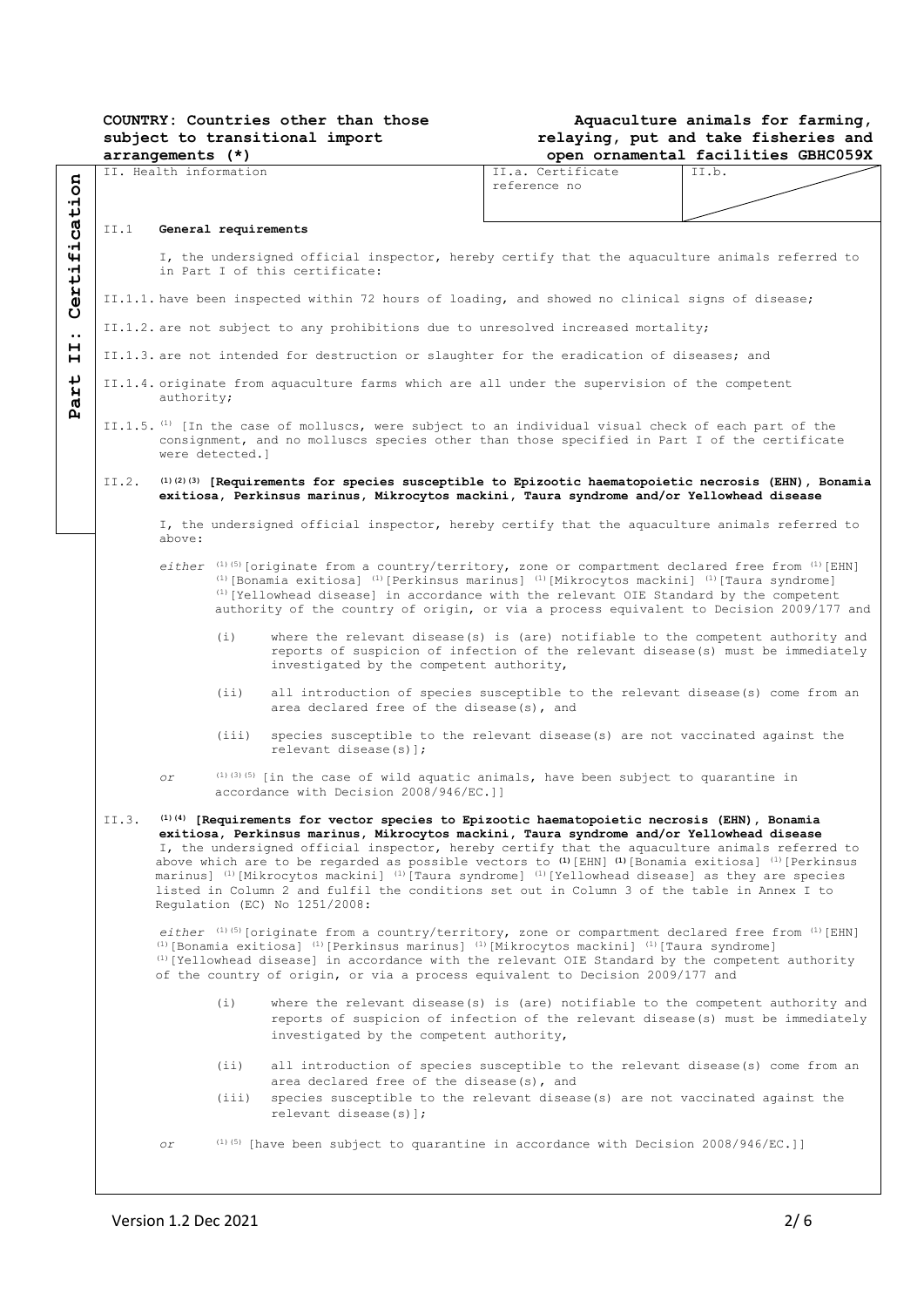| COUNTRY: Countries other than those |  |  |  |  |  |
|-------------------------------------|--|--|--|--|--|
| subject to transitional import      |  |  |  |  |  |
| arrangements (*)                    |  |  |  |  |  |

### **Aquaculture animals for farming, relaying, put and take fisheries and open ornamental facilities GBHC059X**

|                                                                                                                                                          | arrangements (^)                                            |           |                                                                                                                                                                                                                                                                                                                                                                                                                                                   |                                                                                                                                                                                                                                                                                                                                                                                                                                                   | open ornamentai racilities GBHC059X |  |
|----------------------------------------------------------------------------------------------------------------------------------------------------------|-------------------------------------------------------------|-----------|---------------------------------------------------------------------------------------------------------------------------------------------------------------------------------------------------------------------------------------------------------------------------------------------------------------------------------------------------------------------------------------------------------------------------------------------------|---------------------------------------------------------------------------------------------------------------------------------------------------------------------------------------------------------------------------------------------------------------------------------------------------------------------------------------------------------------------------------------------------------------------------------------------------|-------------------------------------|--|
| II. Health information                                                                                                                                   |                                                             |           |                                                                                                                                                                                                                                                                                                                                                                                                                                                   | II.a. Certificate<br>reference no                                                                                                                                                                                                                                                                                                                                                                                                                 | II.b.                               |  |
| (1)(2)(3) [Requirements for species susceptible to Viral haemorrhagic septicaemia (VHS), Infectious<br>II.4.                                             |                                                             |           |                                                                                                                                                                                                                                                                                                                                                                                                                                                   |                                                                                                                                                                                                                                                                                                                                                                                                                                                   |                                     |  |
|                                                                                                                                                          |                                                             |           | Marteilia refringens, Bonamia ostreae, and/or White spot disease                                                                                                                                                                                                                                                                                                                                                                                  | haematopoietic necrosis (IHN), Infectious salmon anaemia (ISA), Koi herpes virus (KHV),                                                                                                                                                                                                                                                                                                                                                           |                                     |  |
|                                                                                                                                                          | above:                                                      |           |                                                                                                                                                                                                                                                                                                                                                                                                                                                   | I, the undersigned official inspector, hereby certify that the aquaculture animals referred to                                                                                                                                                                                                                                                                                                                                                    |                                     |  |
|                                                                                                                                                          |                                                             |           | either $(1)(6)$ [originate from a country/territory, zone or compartment declared free from $(1)$ [VHS]<br>(1) [IHN] (1) [ISA] (1) [KHV] (1) [Marteilia refringens] (1) (Bonamia ostreae] (1) [White spot<br>disease] in accordance with the relevant OIE Standard by the competent authority of the<br>country of origin, or via a process equivalent to Decision 2009/177 and                                                                   |                                                                                                                                                                                                                                                                                                                                                                                                                                                   |                                     |  |
|                                                                                                                                                          |                                                             | (i)       | investigated by the competent authority,                                                                                                                                                                                                                                                                                                                                                                                                          | where the relevant disease(s) is (are) notifiable to the competent authority and<br>reports of suspicion of infection of the relevant disease(s) must be immediately                                                                                                                                                                                                                                                                              |                                     |  |
|                                                                                                                                                          |                                                             | (i)       | all introduction of species susceptible to the relevant disease(s) come from an<br>area declared free of the disease(s), and                                                                                                                                                                                                                                                                                                                      |                                                                                                                                                                                                                                                                                                                                                                                                                                                   |                                     |  |
|                                                                                                                                                          |                                                             | (iii)     | species susceptible to the relevant disease (s) are not vaccinated against the<br>relevant disease(s)]                                                                                                                                                                                                                                                                                                                                            |                                                                                                                                                                                                                                                                                                                                                                                                                                                   |                                     |  |
|                                                                                                                                                          | оr                                                          |           | $(1)(3)(6)$ (in the case of wild aquatic animals, have been subject to quarantine in<br>accordance with Decision 2008/946/EC.]]                                                                                                                                                                                                                                                                                                                   |                                                                                                                                                                                                                                                                                                                                                                                                                                                   |                                     |  |
| II.5.                                                                                                                                                    |                                                             |           | (1)(4) [Requirements for vector species to Viral haemorrhagic septicaemia (VHS), Infectious<br>haematopoietic necrosis (IHN), Infectious salmon anaemia (ISA), Koi herpes virus (KHV),<br>Marteilia refringens, Bonamia ostreae, and/or White spot disease                                                                                                                                                                                        |                                                                                                                                                                                                                                                                                                                                                                                                                                                   |                                     |  |
|                                                                                                                                                          |                                                             |           | I, the undersigned official inspector, hereby certify that the aquaculture animals referred to<br>above which are to be regarded as possible vectors to $(1)$ [VHS] $(1)$ [IHN] $(1)$ [ISA] $(1)$ [KHV]<br>$(1)$ [Marteilia refringens] $(1)$ [Bonamia ostreae] $(1)$ [White spot disease] as they are of species<br>listed in Column 2 and fulfil the conditions set out in Column 3 of the table in Annex I to<br>Regulation (EC) No 1251/2008: |                                                                                                                                                                                                                                                                                                                                                                                                                                                   |                                     |  |
|                                                                                                                                                          |                                                             |           |                                                                                                                                                                                                                                                                                                                                                                                                                                                   | either $(1)(6)$ [originate from a country/territory, zone or compartment declared free from $(1)$ [VHS]<br><sup>(1)</sup> [IHN] <sup>(1)</sup> [ISA] <sup>(1)</sup> [KHV] <sup>(1)</sup> [Marteilia refringens] <sup>(1)</sup> [Bonamia ostreae] <sup>(1)</sup> [White spot<br>disease] in accordance with the relevant OIE Standard by the competent authority of the<br>country of origin, or via a process equivalent to Decision 2009/177 and |                                     |  |
|                                                                                                                                                          |                                                             | (i)       | where the relevant disease(s) is (are) notifiable to the competent authority and<br>reports of suspicion of infection of the relevant disease(s) must be immediately<br>investigated by the competent authority, all introduction of species susceptible<br>to the relevant disease(s) come from an area declared free of the disease(s),<br>and                                                                                                  |                                                                                                                                                                                                                                                                                                                                                                                                                                                   |                                     |  |
|                                                                                                                                                          |                                                             | (iii)     | area declared free of the disease(s), and                                                                                                                                                                                                                                                                                                                                                                                                         | all introduction of species susceptible to the relevant disease(s) come from an                                                                                                                                                                                                                                                                                                                                                                   |                                     |  |
|                                                                                                                                                          |                                                             | (iii)     | relevant disease(s)]                                                                                                                                                                                                                                                                                                                                                                                                                              | species susceptible to the relevant disease (s) are not vaccinated against the                                                                                                                                                                                                                                                                                                                                                                    |                                     |  |
|                                                                                                                                                          | οr                                                          |           | $^{(1)(6)}$ [have been subject to quarantine in accordance with Decision 2008/946/EC.]]                                                                                                                                                                                                                                                                                                                                                           |                                                                                                                                                                                                                                                                                                                                                                                                                                                   |                                     |  |
| II.6.                                                                                                                                                    | Transport and labelling requirements                        |           |                                                                                                                                                                                                                                                                                                                                                                                                                                                   |                                                                                                                                                                                                                                                                                                                                                                                                                                                   |                                     |  |
|                                                                                                                                                          | I, the undersigned official inspector, hereby certify that: |           |                                                                                                                                                                                                                                                                                                                                                                                                                                                   |                                                                                                                                                                                                                                                                                                                                                                                                                                                   |                                     |  |
| II.6.1. the aquaculture animals referred to above are placed under conditions, including with a water<br>quality, that do not alter their health status; |                                                             |           |                                                                                                                                                                                                                                                                                                                                                                                                                                                   |                                                                                                                                                                                                                                                                                                                                                                                                                                                   |                                     |  |
|                                                                                                                                                          | unused; and                                                 |           | II.6.2. the transport container or well boat prior to loading is clean and disinfected or previously                                                                                                                                                                                                                                                                                                                                              |                                                                                                                                                                                                                                                                                                                                                                                                                                                   |                                     |  |
|                                                                                                                                                          |                                                             |           |                                                                                                                                                                                                                                                                                                                                                                                                                                                   | II.6.3. the consignment is identified by a legible label on the exterior of the container, or when<br>transported by well boat, in the ship's manifest, with the relevant information referred to in<br>boxes I.7 to I.13 of Part I of this certificate, and the following statement:                                                                                                                                                             |                                     |  |
|                                                                                                                                                          |                                                             | Britain"] | either <sup>(1)</sup> [ <sup>w(1)</sup> [Wild] <sup>(1)</sup> [Fish] <sup>(1)</sup> [Molluscs] <sup>(1)</sup> [Crustaceans] intended for farming in Great                                                                                                                                                                                                                                                                                         |                                                                                                                                                                                                                                                                                                                                                                                                                                                   |                                     |  |
|                                                                                                                                                          | оr                                                          |           | $(1)$ ["(1) [Wild] $(1)$ [Molluscs] intended for relaying in Great Britain"]                                                                                                                                                                                                                                                                                                                                                                      |                                                                                                                                                                                                                                                                                                                                                                                                                                                   |                                     |  |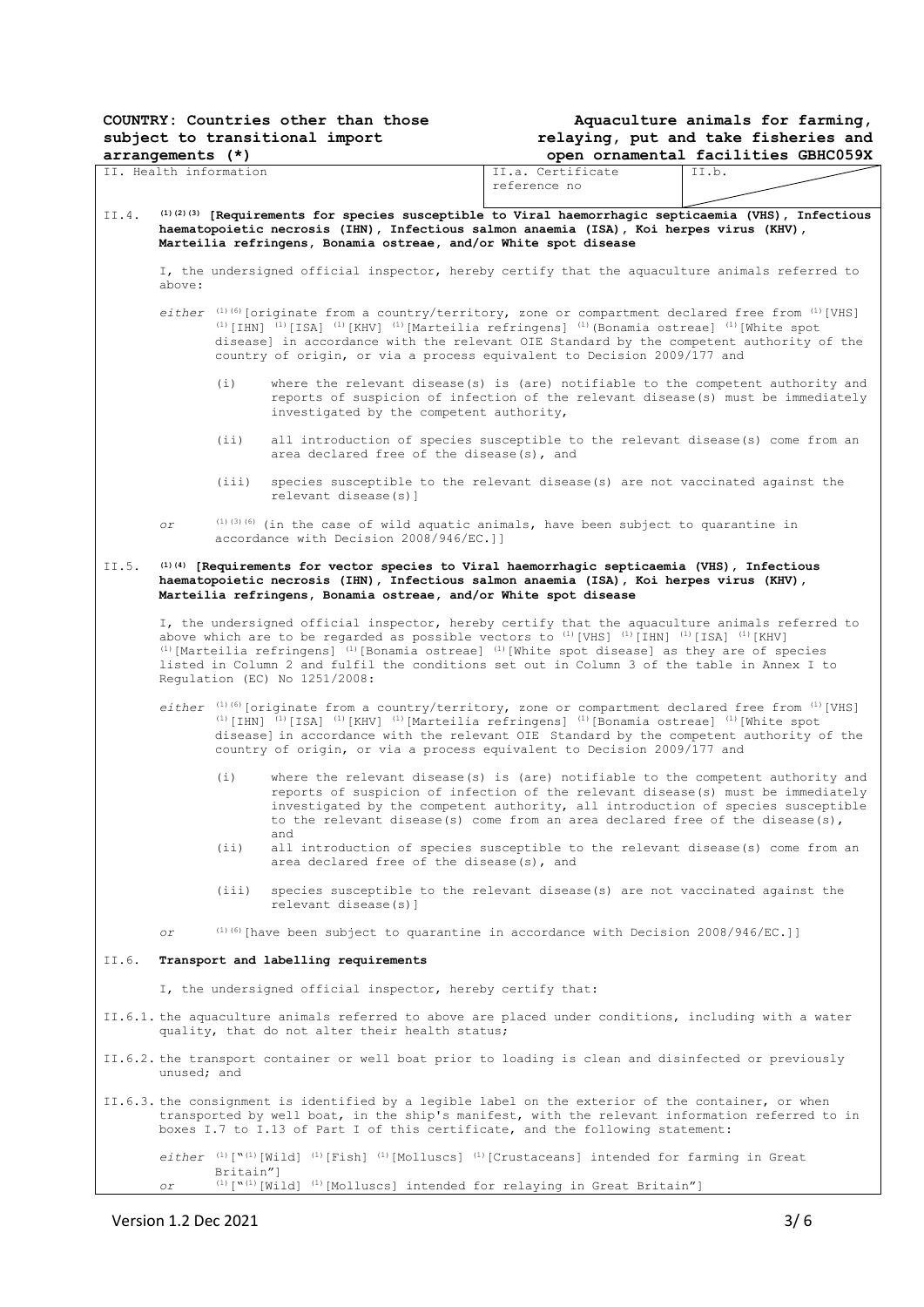|       |                                                                                                                                                                                                                                                         | COUNTRY: Countries other than those                                          |  |                                                                                                                                                                                                                    | Aquaculture animals for farming,                                                                                                                                                                                                                                                                                   |
|-------|---------------------------------------------------------------------------------------------------------------------------------------------------------------------------------------------------------------------------------------------------------|------------------------------------------------------------------------------|--|--------------------------------------------------------------------------------------------------------------------------------------------------------------------------------------------------------------------|--------------------------------------------------------------------------------------------------------------------------------------------------------------------------------------------------------------------------------------------------------------------------------------------------------------------|
|       |                                                                                                                                                                                                                                                         | subject to transitional import                                               |  |                                                                                                                                                                                                                    | relaying, put and take fisheries and                                                                                                                                                                                                                                                                               |
|       | arrangements (*)                                                                                                                                                                                                                                        |                                                                              |  |                                                                                                                                                                                                                    | open ornamental facilities GBHC059X                                                                                                                                                                                                                                                                                |
|       | II. Health information                                                                                                                                                                                                                                  |                                                                              |  | II.a. Certificate<br>reference no                                                                                                                                                                                  | II.b.                                                                                                                                                                                                                                                                                                              |
|       | оr                                                                                                                                                                                                                                                      | in Great Britain"]                                                           |  |                                                                                                                                                                                                                    | $^{(1)}$ [" $^{(1)}$ [Wild] $^{(1)}$ [Fish] $^{(1)}$ [Molluscs] $^{(1)}$ [Crustaceans] intended for put and take fisheries                                                                                                                                                                                         |
|       | Оr                                                                                                                                                                                                                                                      | facilities in Great Britain"]                                                |  |                                                                                                                                                                                                                    | (1) ["(1) [Ornamental] (1) [fish] (1) [molluscs] (1) [crustaceans] intended for open ornamental                                                                                                                                                                                                                    |
|       | Оr<br>Britain"].                                                                                                                                                                                                                                        |                                                                              |  |                                                                                                                                                                                                                    | $(1)$ (3) $\lceil N^{(1)} \rceil$ [Wild] $(1)$ [Fish] $(1)$ [Molluscs] $(1)$ [Crustaceans] intended for quarantine in Great                                                                                                                                                                                        |
| II.7. | (1)(7) [Requirements for species susceptible to Spring vireamia of carp (SVC), Bacterial kidney<br>disease (BKD), Infectious pancreatic necrosis virus (IPN), Infections with salmonid alphavirus<br>(SAV) and Infection with Gyrodactylus salaris (GS) |                                                                              |  |                                                                                                                                                                                                                    |                                                                                                                                                                                                                                                                                                                    |
|       | above,                                                                                                                                                                                                                                                  |                                                                              |  |                                                                                                                                                                                                                    | I, the undersigned official inspector, hereby certify that the aquaculture animals referred to                                                                                                                                                                                                                     |
|       |                                                                                                                                                                                                                                                         | either $\left(1\right)$ [originate from a country/territory or part thereof: |  |                                                                                                                                                                                                                    |                                                                                                                                                                                                                                                                                                                    |
|       |                                                                                                                                                                                                                                                         | immediately investigated by the competent authority,                         |  | (a) where $^{(1)}$ [SVC] $^{(1)}$ [GS] $^{(1)}$ [BKD] $^{(1)}$ [IPN] $^{(1)}$ [SAV] is (are) are notifiable to the competent<br>authority and reports of suspicion of infection of the relevant disease(s) must be |                                                                                                                                                                                                                                                                                                                    |
|       | this certificate,                                                                                                                                                                                                                                       |                                                                              |  |                                                                                                                                                                                                                    | (b) where all aquaculture animals of species susceptible to the relevant disease(s) introduced<br>into that country/territory or part thereof comply with the requirements set out in II.7 of                                                                                                                      |
|       |                                                                                                                                                                                                                                                         | relevant disease(s), and                                                     |  | (c) where species susceptible to the relevant disease(s) are not vaccinated against the                                                                                                                            |                                                                                                                                                                                                                                                                                                                    |
|       | $(d)$ either                                                                                                                                                                                                                                            |                                                                              |  | freedom equivalent to those laid down in Decision 2009/177.]                                                                                                                                                       | $^{(1)}$ [which, in the case of $^{(1)}$ [BKD] $^{(1)}$ [IPN), complies with requirements for disease                                                                                                                                                                                                              |
|       | and/or<br>disease                                                                                                                                                                                                                                       |                                                                              |  | freedom laid down in the relevant OIE Standard.]                                                                                                                                                                   | (1) [which, in the case of $(1)$ [SVC] $(1)$ [GS] $(1)$ [SAV], complies with requirements for                                                                                                                                                                                                                      |
|       | and/or<br>farm                                                                                                                                                                                                                                          |                                                                              |  | which under the supervision of the competent authority:                                                                                                                                                            | <sup>(1)</sup> [which, in the case of <sup>(1)</sup> [SVC] <sup>(1)</sup> [BKD] <sup>(1)</sup> [IPN] <sup>(1)</sup> [SAV], comprises one individual                                                                                                                                                                |
|       |                                                                                                                                                                                                                                                         | (i)<br>weeks,                                                                |  |                                                                                                                                                                                                                    | has been emptied, cleansed and disinfected, and fallowed in at least 6                                                                                                                                                                                                                                             |
|       |                                                                                                                                                                                                                                                         | (iii)                                                                        |  | has been restocked with animals from areas certified free from the<br>relevant disease by the competent authority.]]                                                                                               |                                                                                                                                                                                                                                                                                                                    |
|       | 2008/946/EC.]                                                                                                                                                                                                                                           |                                                                              |  | subject to quarantine under conditions at least equivalent to those laid down in Decision                                                                                                                          | and/or $(1)$ [in the case of wild aquatic animals susceptible to $(1)$ [SVC] $(1)$ [BKD] $(1)$ [IPN] $(1)$ [SAV], have been                                                                                                                                                                                        |
|       |                                                                                                                                                                                                                                                         | been introduced during that period.]                                         |  |                                                                                                                                                                                                                    | and/or <sup>(1)</sup> [in the case consignments for which GS requirements apply, have been held, immediately prior<br>to export, in water with a salinity of at least 25 parts per thousand for a continuous period<br>of at least 14 days and no other live aquatic animals of the species susceptible to GS have |
|       |                                                                                                                                                                                                                                                         | method demonstrated to be effective against GS.]]                            |  |                                                                                                                                                                                                                    | and/or $(1)$ [in the case of eyed fish eggs for which GS requirements apply, have been disinfected by a                                                                                                                                                                                                            |
|       |                                                                                                                                                                                                                                                         | II.8 (1) (8) [Requirements for species susceptible to OsHV-1 $\mu$ var       |  |                                                                                                                                                                                                                    |                                                                                                                                                                                                                                                                                                                    |
|       | above,                                                                                                                                                                                                                                                  |                                                                              |  |                                                                                                                                                                                                                    | I, the undersigned official inspector, hereby certify that the aquaculture animals referred to                                                                                                                                                                                                                     |
|       | authority,                                                                                                                                                                                                                                              |                                                                              |  | $either$ $\binom{1}{1}$ [originate from a country/territory, zone or compartment:<br>infection of the relevant disease must be immediately investigated by the competent                                           | (a) where OsHV-1 µvar is notifiable to the competent authority and reports of suspicion of                                                                                                                                                                                                                         |
|       |                                                                                                                                                                                                                                                         | those laid down in Decision 2009/177, ]]                                     |  |                                                                                                                                                                                                                    | (b) where all aquaculture animals of species susceptible to OsHV-1 µvar introduced into that<br>country/territory, zone or compartment comply with the requirements set out in II.8 of<br>this certificate, and which comply with requirements for disease freedom equivalent to                                   |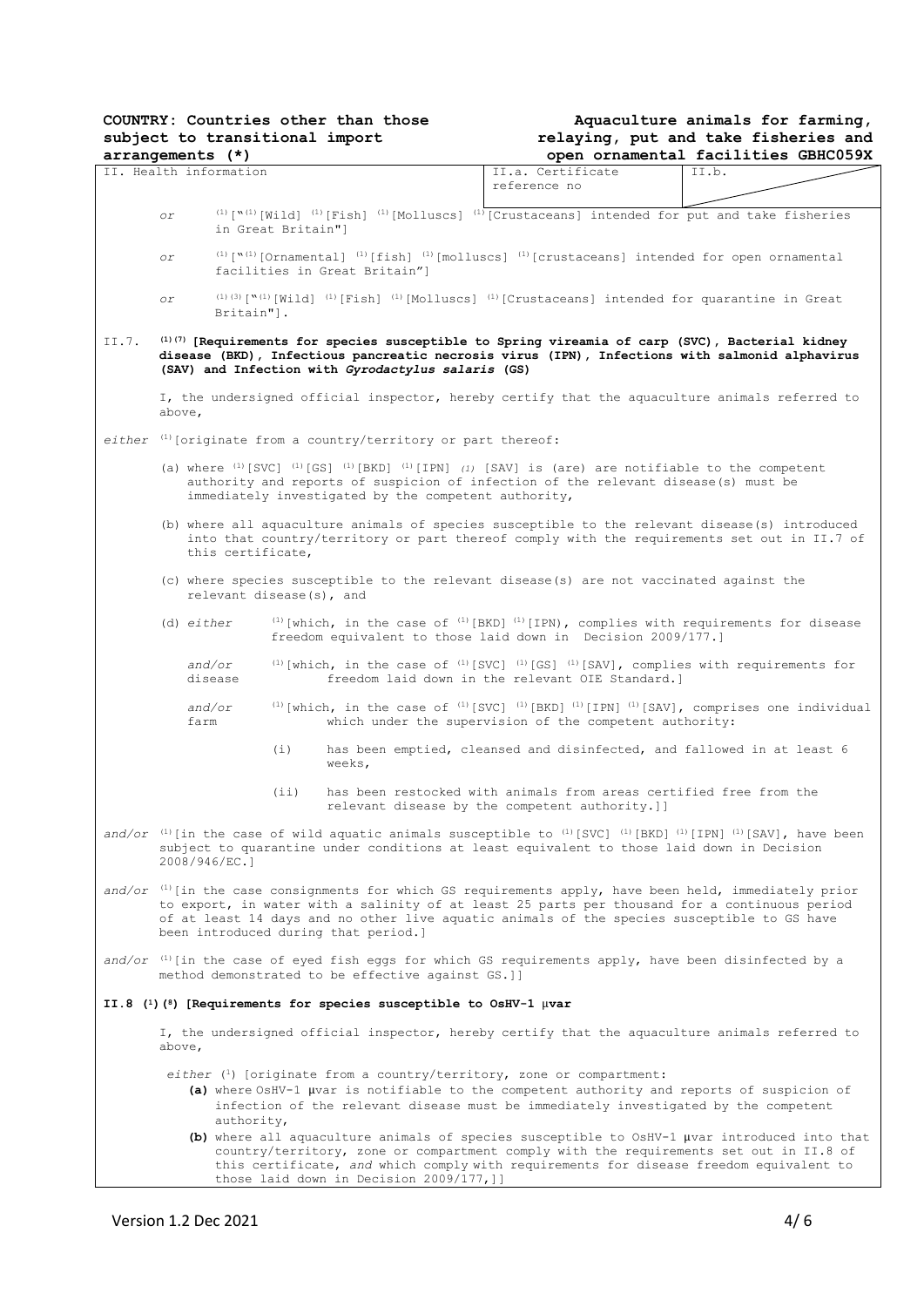### **COUNTRY: Countries other than those subject to transitional import arrangements (\*)**

## **Aquaculture animals for farming, relaying, put and take fisheries and open ornamental facilities GBHC059X**

| TT.<br>Health<br>information | Certificate<br>$- -$<br>$\overline{\phantom{0}}$<br><b>++. +</b><br>. | --<br>$+ + \cdot \cdot \cdot$ |
|------------------------------|-----------------------------------------------------------------------|-------------------------------|
|                              | reference no                                                          |                               |
|                              |                                                                       |                               |

and/or (<sup>1</sup>) [have been subject to quarantine under conditions at least equivalent to those laid down in Decision 2008/946/EC.]]

### **Notes**

References to Great Britain in this certificate include Channel Islands and Isle of Man.

References to European Union legislation within this certificate are references to direct EU legislation which has been retained in Great Britain (retained EU law as defined in the European Union (Withdrawal) Act 2018).

(\*) Those countries subject to the transitional import arrangements include: an EU member State; Liechtenstein; Norway; Iceland; Faroe Islands and Switzerland.

#### **Part I:**

- − Box I.19: Use the appropriate Harmonised System (HS) codes of the World Customs Organisation of the following headings: 0301, 0306, 0307, 0308 or 0511.
- − Box I.20 and I.28: As regards quantity, give the total number in kg, except for the ornamental fish.
- − Box I.25: Use the option "Breeding" if intended for farming, "Relaying" if intended for relaying, "Pets" for ornamental aquatic animals intended for pet shops or similar businesses for further sale, "Circus/exhibition" for ornamental aquatic animals intended for exhibition aquaria or similar businesses not for further sale, "Quarantine" if the aquaculture animals are intended for an approved quarantine facility, and "Other" if intended for put and take fisheries.

#### **Part II:**

- (1) Keep as appropriate.
- (2) Parts II.2 and II.4 of this certificate only applies to species susceptible to one or more of the diseases referred to in the heading of the part concerned. Susceptible species are listed in Annex 1A to Regulation (EC) 1251/2008.
- (3) Consignments of wild aquatic animals may be imported regardless of the requirements in Parts II.2 and II.4 of this certificate if they are intended for a quarantine facility complying with the requirements laid down in Decision 2008/946/EC.
- (4) Parts II.3 and II.5 of this certificate only applies to vector species to one or more of the diseases referred to in the heading of the point concerned. Possible vector species and the conditions, under which consignments of such species are to be considered vector species, are listed in Annex I to Regulation (EC) No 1251/2008. Consignments of possible vector species may be imported regardless of the requirements in Parts II.3 and II.5 if the conditions set out in Column 4 of the table in Annex I to Regulation (EC) No 1251/2008 are not fulfilled or they are intended for a quarantine facility complying with the requirements laid down in Decision 2008/946/EC.
- (5) To be authorised into Great Britain one of these statements must be kept if the consignments contain susceptible or vector species to EHN, Bonamia exitiosa, Perkinsus marinus, Mikrocytos mackini, Taura syndrome and/or Yellowhead disease.